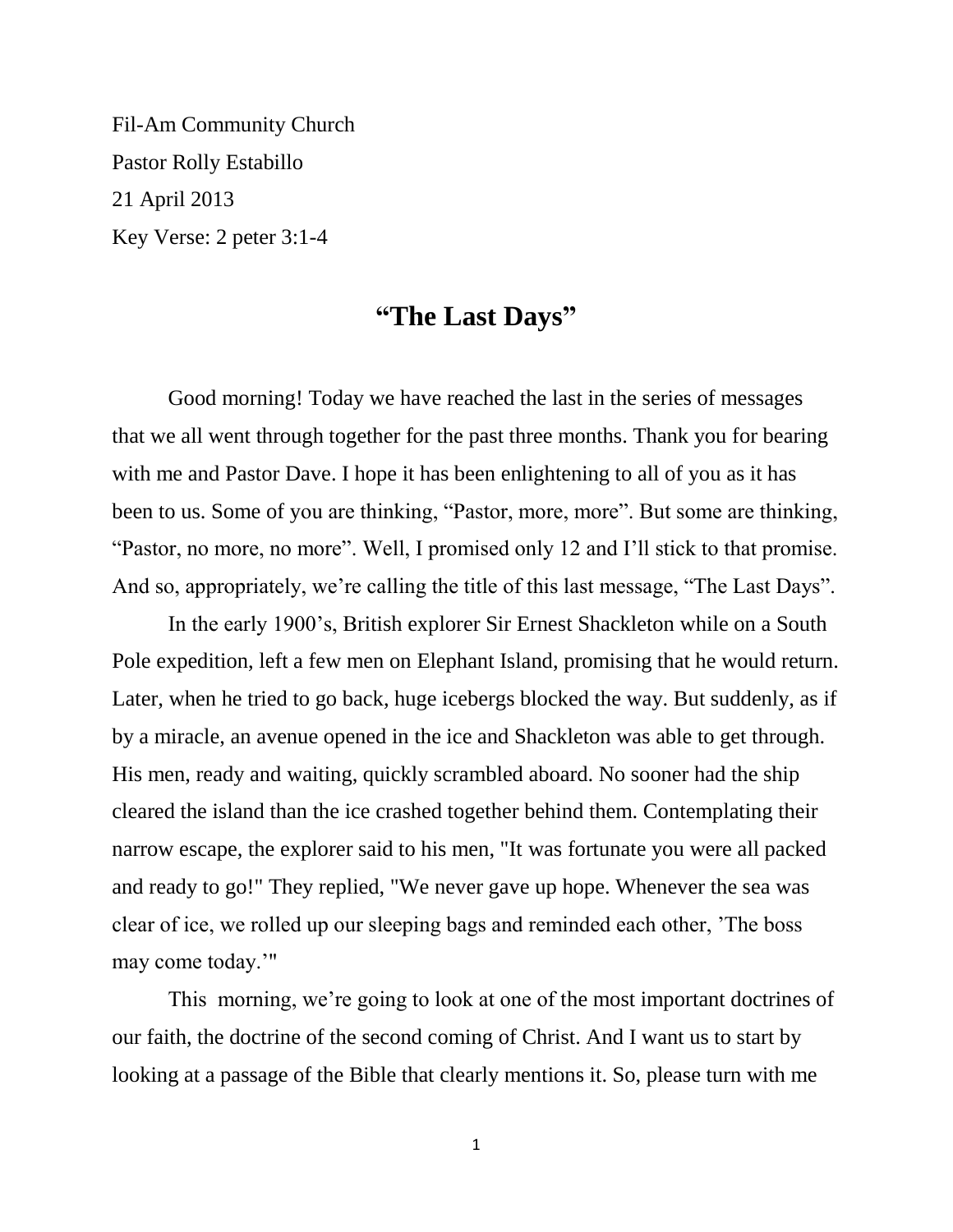to your Bibles in 2 Peter 3:1-4, *"Dear friends, this is now my second letter to you. I have written both of them as reminders to stimulate you to wholesome thinking. I want you to recall the words spoken in the past by the holy prophets and the command given by our Lord and Savior through your apostles. Above all, you must understand that in the last days scoffers will come, scoffing and following their own evil desires. They will say, "Where is this 'coming' he promised? Ever since our ancestors died, everything goes on as it has since the beginning of creation."* 

The subject of the second coming of Christ, which is also called the Second Advent, is a huge subject matter that deserves a more in-depth treatment than I can give it this morning. One scholar has estimated that there are over 2,000 references to the second coming of Jesus in the Bible. For every prophecy concerning the first coming of Christ, there are eight that look forward to His second! (Today in the Word, April 1989, page 27).

People in general, however, think that Christians are living in fantasy when they claim this important truth. Which was prophesied by the apostle Peter. And New Agers try to spiritualize it saying that Jesus has already come to those who have realized their Christ-consciousness. As we look at this important subject this morning, I want to ask and answer three questions:

- Will Jesus come again?
- When is He coming?
- What difference does it make?

## **I. Will Jesus Come Again?**

Let's begin by looking at the first question: Will Jesus come again?

The Bible is clear that the return of Christ is certain. John 14:3: *"And if I go and prepare a place for you, I will come back and take you to be with me that you also may be where I am."* After His Resurrection, Jesus appeared to people for 40 days. After giving some final instructions, He was transported to Heaven before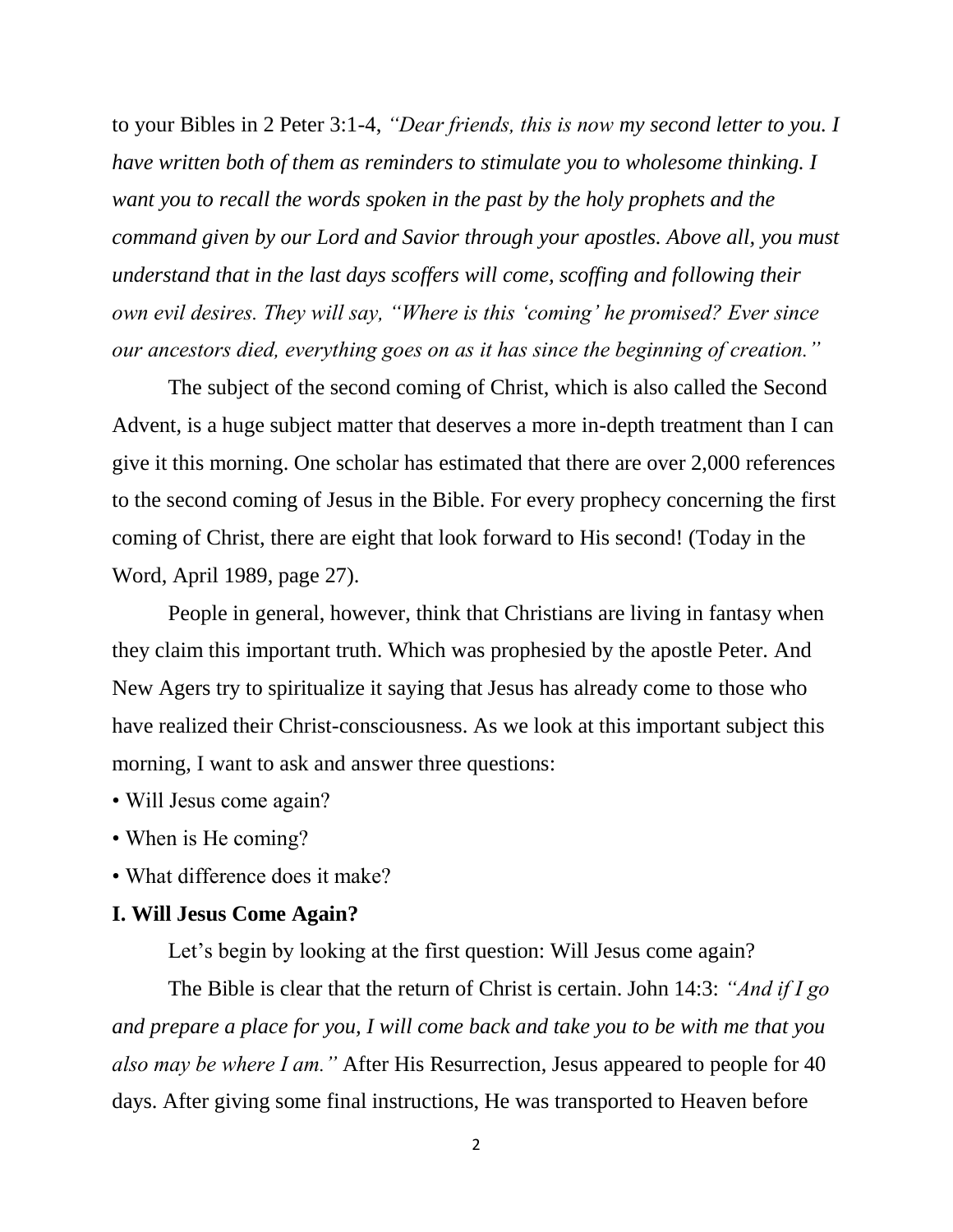their very eyes. Two angels then appeared and said in Acts 1:11*, "Men of Galilee, why do you stand looking into the sky? This same Jesus, who has been taken from you into heaven, will come back in the same way you have seen him go into heaven."* 

The early Christians were convinced that Jesus was going to return. In fact, they thought it was going to happen in their lifetime. From the first century up to now, Christ followers have always believed that Jesus could return at any time.

Now, the Bible tells us that the return of Jesus consists of two stages. It starts with the "Rapture". This word is not in the Bible but the Bible clearly teaches it. The Rapture is an event and it refers to the time when the whole church is removed physically from this world. According to this teaching, when Jesus comes again, the whole church, you know, those who are true followers of Jesus, dead or alive, will be caught up in the air to meet Jesus as he descends from heaven. This is how the Bibles describes it in 1 Thessalonians 4:15-17 (NIV), *"According to the Lord's word, we tell you that we who are still alive, who are left until the coming of the Lord, will certainly not precede those who have fallen asleep. <sup>16</sup>For the Lord himself will come down from heaven, with a loud command, with the voice of the archangel and with the trumpet call of God, and the dead in Christ will rise first. <sup>17</sup> After that, we who are still alive and are left will be caught up together with them in the clouds to meet the Lord in the air. And so we will be with the Lord forever."*

Then, also, in 1 Corinthians 15:51-53, it says, *"But let me tell you a wonderful secret God has revealed to us. Not all of us will die, but we will all be transformed. 52 It will happen in a moment, in the blinking of an eye, when the last trumpet is blown. For when the trumpet sounds, the Christians who have died will be raised with transformed bodies. And then we who are living will be*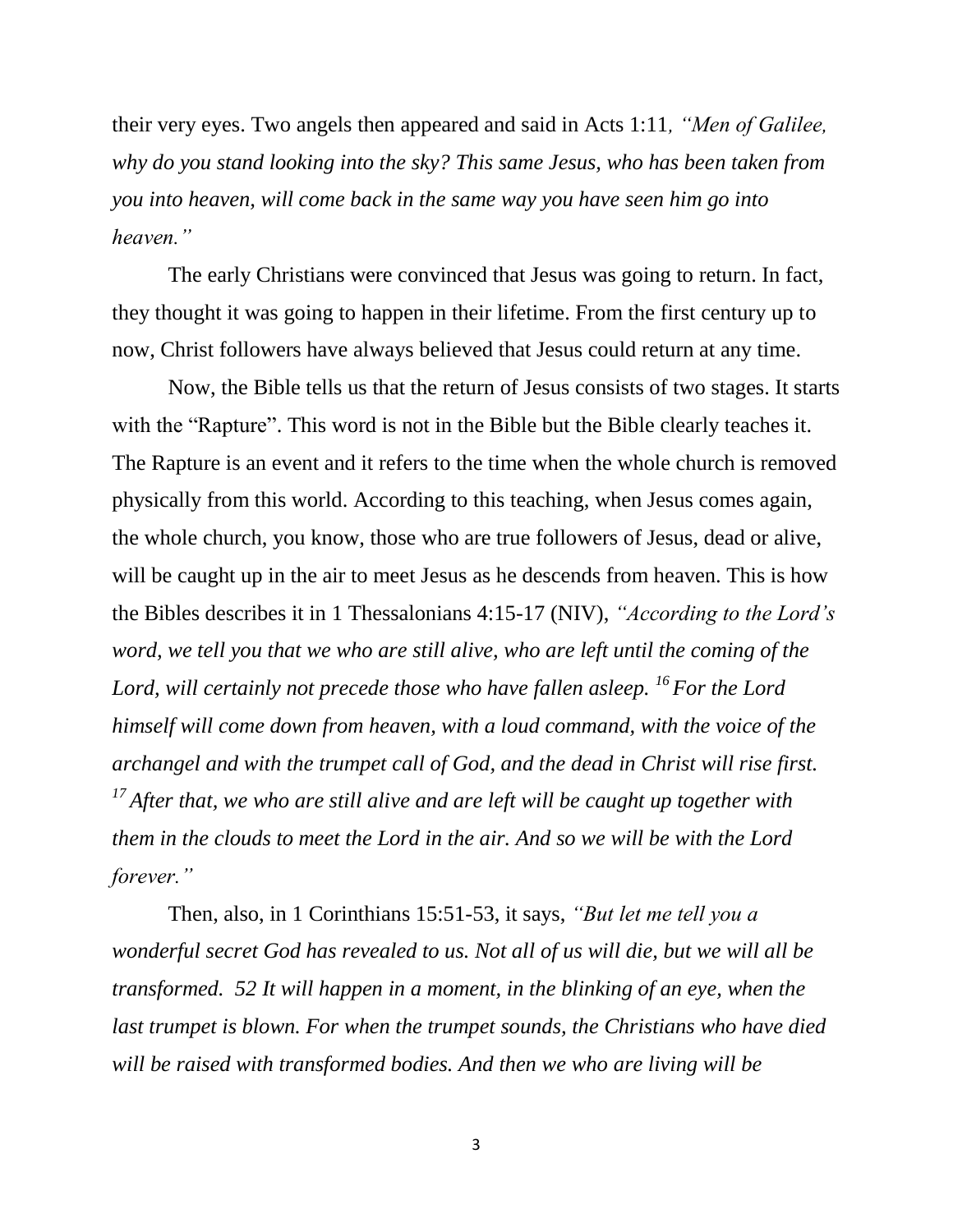*transformed so that we will never die. 53 For our perishable earthly bodies must be transformed into heavenly bodies that will never die.*"

I went to a church one time and I saw a verse on the door of their nursery that says, "We will not all sleep but we will all be changed."

In the Rapture, Jesus will come quietly, so to speak, because only Christians will see him as they are meeting the Lord in the air. But, of course, people around the world will know what's going on because they see other people, children and adults alike, vanishing suddenly.

Now, the second stage is called the "Glorious Appearing" as what Titus 2:13 says, *"While we wait for the blessed hope—the appearing of the glory of our great God and Savior, Jesus Christ*." This is when the whole world sees Jesus coming down to earth physically and literally. He will come with his angels to do battle with Satan and his demons and then to judge the world. In-between the Rapture and the Glorious Appearing is the seven-year Tribulation period. The first half will consist of prosperity on earth while the second half will consist of great suffering and sorrow. The Anti-Christ will be revealed and will start to persecute those left behind who choose to follow Christ. If you've seen the movie "Left Behind" that's what it's all about.

Having said that, and while affirming that I believe these things, I also acknowledge that many thoughtful Bible students do not see things this way. And I freely admit that there is no verse that says, "Christ will come before the Tribulation." There is room for discussion and debate on this topic. In this message and in this series, I am teaching what I believe the Bible teaches. However, I encourage you to search the prophetic scriptures for themselves. Be a student of God's Word. Read, study, compare, analyze. I commend the whole topic of Bible prophecy to you as one that is both fascinating and personally edifying.So, Jesus certainly will come.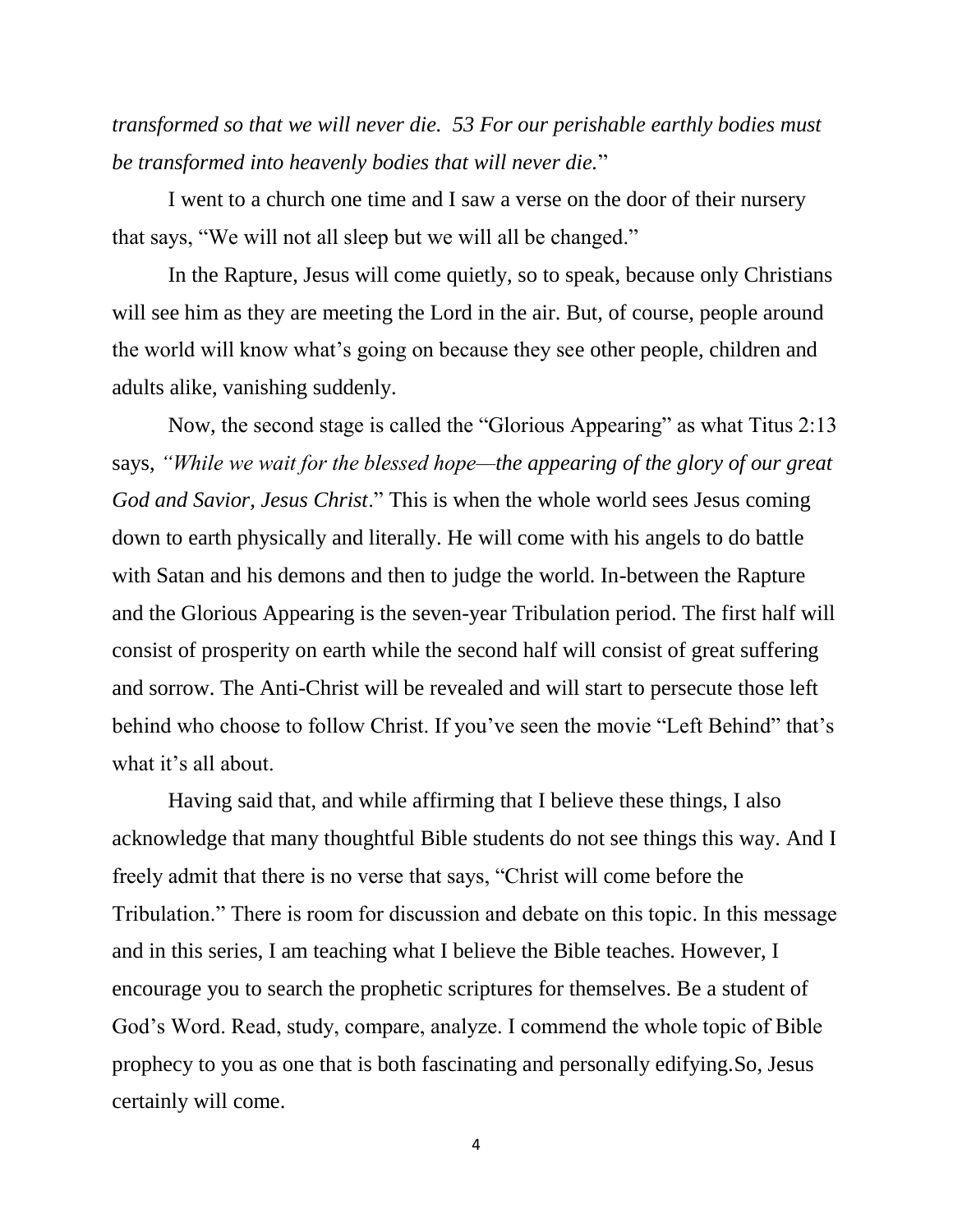So, Jesus is coming again. The second question we need to answer is

## **2. When Is He Coming?**

The timing of the Lord's return is a bit more difficult to establish than the certainty of His coming. Please turn in your Bible to Matthew 24.

This chapter contains more about the end times from the lips of Jesus than any other section of Scripture. The material here has reference not only to events that were about to take place in Jerusalem but also to those stretching far into the future. Specifically, two momentous occurrences are intertwined throughout the chapter - the coming judgment upon Jerusalem and the final judgment at the close of the world's history.

It had been a wonderful day in the temple for the disciples. Their master had answered every question thrown at him and had lambasted the Pharisees for their hypocrisy in chapter 23. I picture them strutting as they walked away from their wonderful worship center when some of the disciples came up to Jesus and pointed out the beauty of the temple building in verse 1. I think they were pumped because they were convinced that Jesus was going to set up his kingdom and they would have some prime personal office space.

Jesus shocks them in verse 2 when he drops a bombshell on their plans: *"Do you see all these things?" he asked. "Truly I tell you, not one stone here will be left on another; every one will be thrown down."*

After hearing the prediction of the temple's demolition, they turn to Jesus and ask Him some questions in verse 3: *"…when will this happen, and what will be the sign of your coming and of the end of the age?"* 

In the first part of his answer in verses 4-14, Jesus gives us three significant signs to let us know that His return is right around the corner. Let's look at these briefly.

3 Signs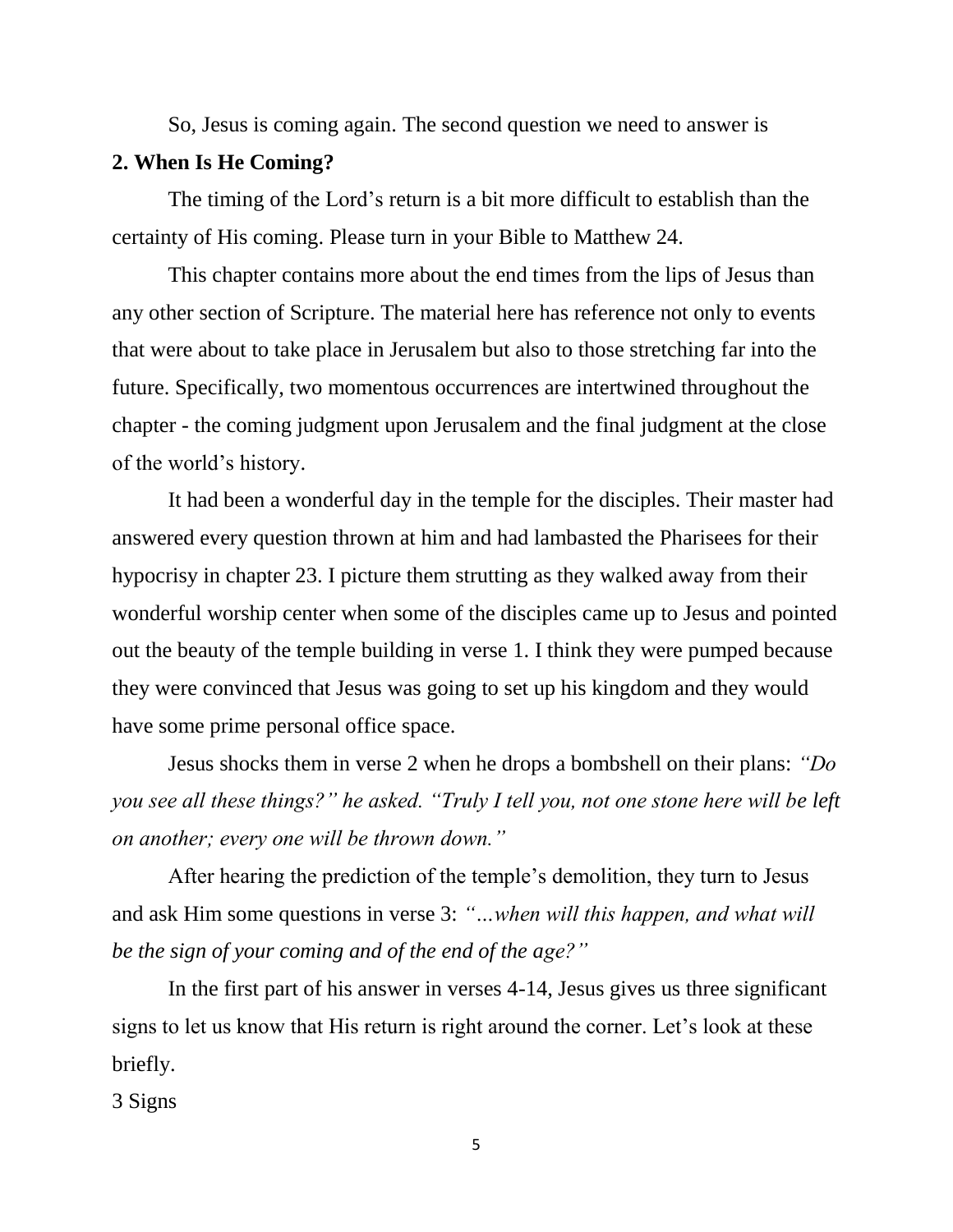A. The first sign has to do with False Things. We see this in verses 4-5: "*Watch out that no one deceives you. For many will come in my name, claiming, 'I am the Christ,' and will deceive many."* 

There have been many examples of false messiahs in recent memory. Jim Jones in Jonestown. David Koresh in Waco. Sung Myung Moon of the Unification Church in Korea. And at present, there's this man named Apollo Quiboloy in the Philippines who claims he is the Son of God. As we near the return of the real Jesus, there will be an increasing number of leaders who will claim that they are the Christ. A lot of these so-called saviors have been surfacing in the land where Jesus actually lived. According to a recent TIME magazine article, a Psychiatric Hospital in Jerusalem treats over 50 false messiahs a year.

There will also be an increased amount of false teaching and a false sense of security as the end nears. The Bible clearly pictures the coming of Christ at a time when the world does not expect it. 1 Thessalonians 5:3: *"While people are saying, 'Peace and Safety,' destruction will come on them suddenly, as labor pains on a pregnant woman, and they will not escape."*

B. That leads to the second significant sign in verses 6-13. Our world will increasingly experience Bad Things that will range from cataclysmic natural disasters to an outpouring of evil like we've never seen before.

Doesn't it seem to you that natural disasters are on the increase? Killer hurricanes, deadly floods, and life-shattering earthquakes are almost a daily occurrence in the news. The bad news is that these disasters will only get more frequent and increase in their intensity as we approach the end of time as we know it. Jesus very clearly taught that earthquakes and famines are only the beginning of birth pains in verse 8. Coupled with natural disasters, we will see an acceleration of unbridled evil. 2 Timothy 3:1 says, *"But mark this: There will be terrible times in the last days."* And how about terrorists who have gone berserk in the past several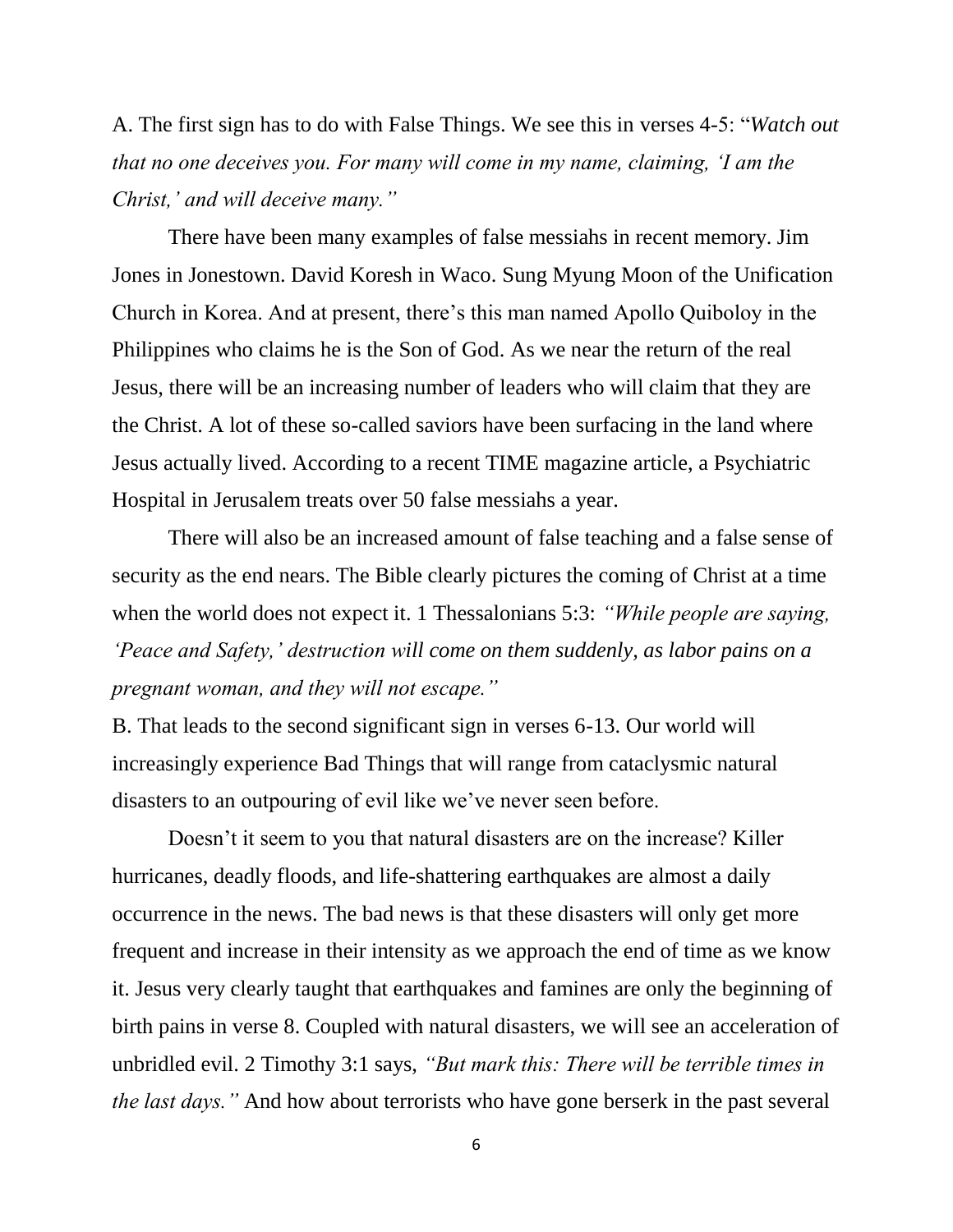years? Very recently, we all witnessed these two misguided young brothers who terrorized Boston and the whole USA for that matter.

I don't like to be a prophet of doom, but I need to warn you that based upon the very words of Jesus, things are only going to get worse! If these are the last days, and I believe they are, then we ain't seen nothing yet! Random violence will continue to break out around the world. Nuclear weapons will appear in the hands of unstable people. Societies will break down, families will fall apart, and chaos will increase. Things are bad but the greatest evil is yet to come. Verse 12 tells us that even love will be in short supply: *"Because of the increase of wickedness, the love of most will grow cold."*

C. These first two signs are negative, let's take a look now at a positive precursor that will indicate that the return of Jesus is close at hand. Sign #3 refers to some Good Things.

The first good thing that will happen as a prerequisite to the Second Coming may surprise you. Listen to the words of Jesus in verse 14: *"And this gospel of the kingdom will be preached in the whole world as a testimony to all nations, and then the end will come."* The word 'nations' in this verse does not refer primarily to political entities but to the various 'people groups' of the world. In other words, every group of people must hear the gospel message before the end will come.

As we approach the end times, there will be a marked increase in the tempo of world evangelization. There will be a renewed interest in communicating the good news of forgiveness and eternal life through Christ. We will see a new sense of urgency to penetrate the entire world with the life-changing message of Jesus Christ.

I believe that is precisely what is going on right now. There are reports from China, Latin America, Africa and from the former Soviet Union of unprecedented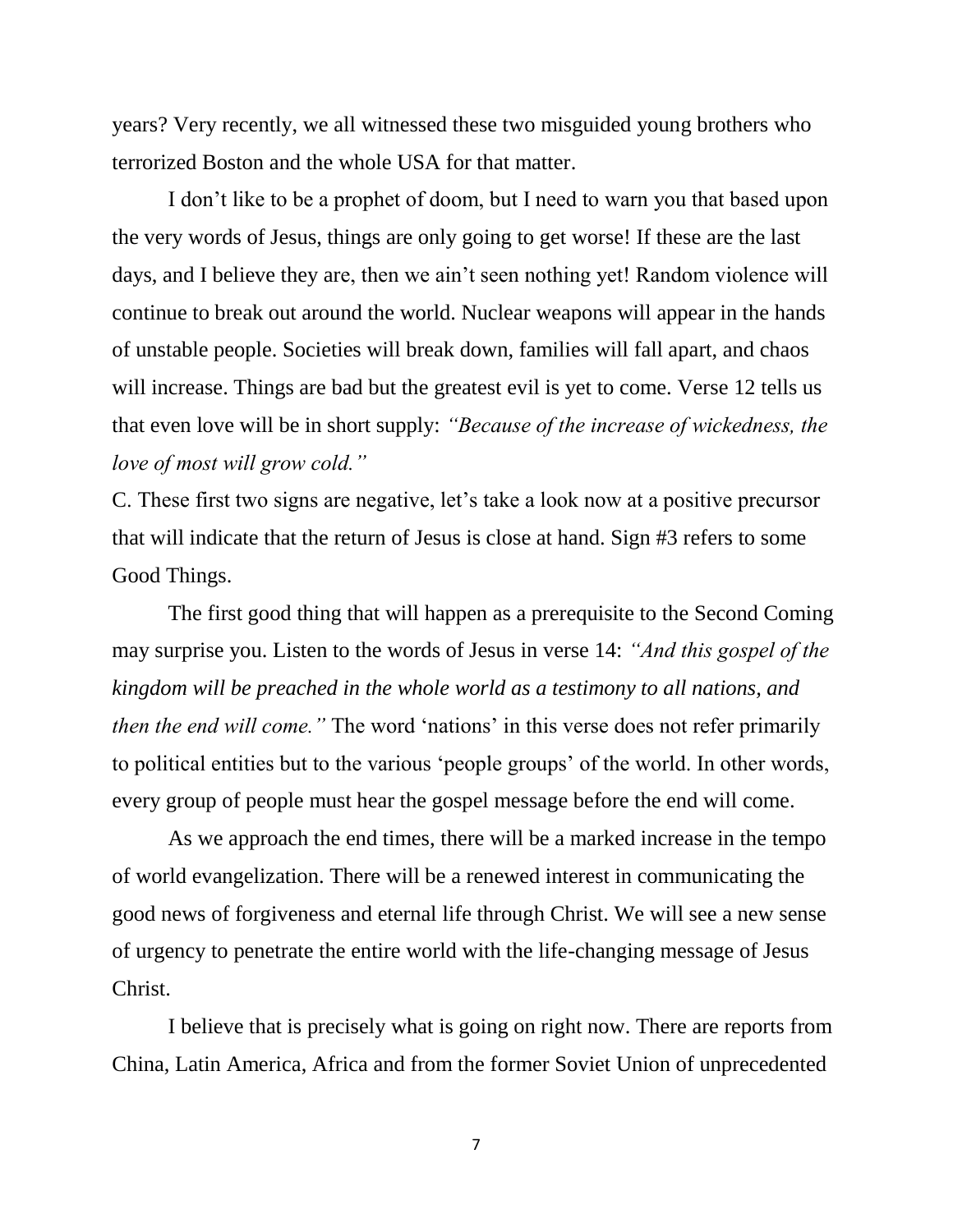church growth. As people hear about Jesus they are responding to His offer of a new life.

In tandem with the spread of the good news around the world, we will see an openness to spiritual matters in the last days. You see, God not only wants to give everyone a chance to hear, He wants to give each of us an opportunity to respond. 2 Peter 3:9 says that, *"The Lord is not slow in keeping His promise, as some understand slowness. He is patient with you, not wanting anyone to perish, but everyone to come to repentance."*

I sense this spiritual hunger occurring in some people. Just before we went to the Philippines for our mission trip, this young mother called and asked if I could come to have a Bible study with her and his husband. Anabel and I went and the couple were really hungry for God's Word, trying to soak in every teaching we taught from the Bible. She proudly showed us her own copy of the Bible and described to us how it is now her favorite companion. Then after coming back from the Philippines I called her and I thought that maybe her enthusiasm waned somewhat. But it didn't. She asked for some more. I talked to some of you and you shared a similar experience with other people.

What's going on? I think it's another indication that the return of Christ is closer than we think. Sure, there's a lot of false stuff and a lot of bad stuff going on. But, at the same time, there are a lot of good things happening. The gospel message is going out around the world -- and it's penetrating hearts right here in this community as well.

In verses 15-28, Jesus reveals some specific events that will take place just prior to His return. Then, in verses 29-31, He speaks of His return to earth in great power and glory. I want to focus now on the last part of chapter 24, where Jesus addresses the question of "when." Take a look at verses 32-33: "*Now learn this lesson from the fig tree: As soon as its twigs get tender and its leaves come out,*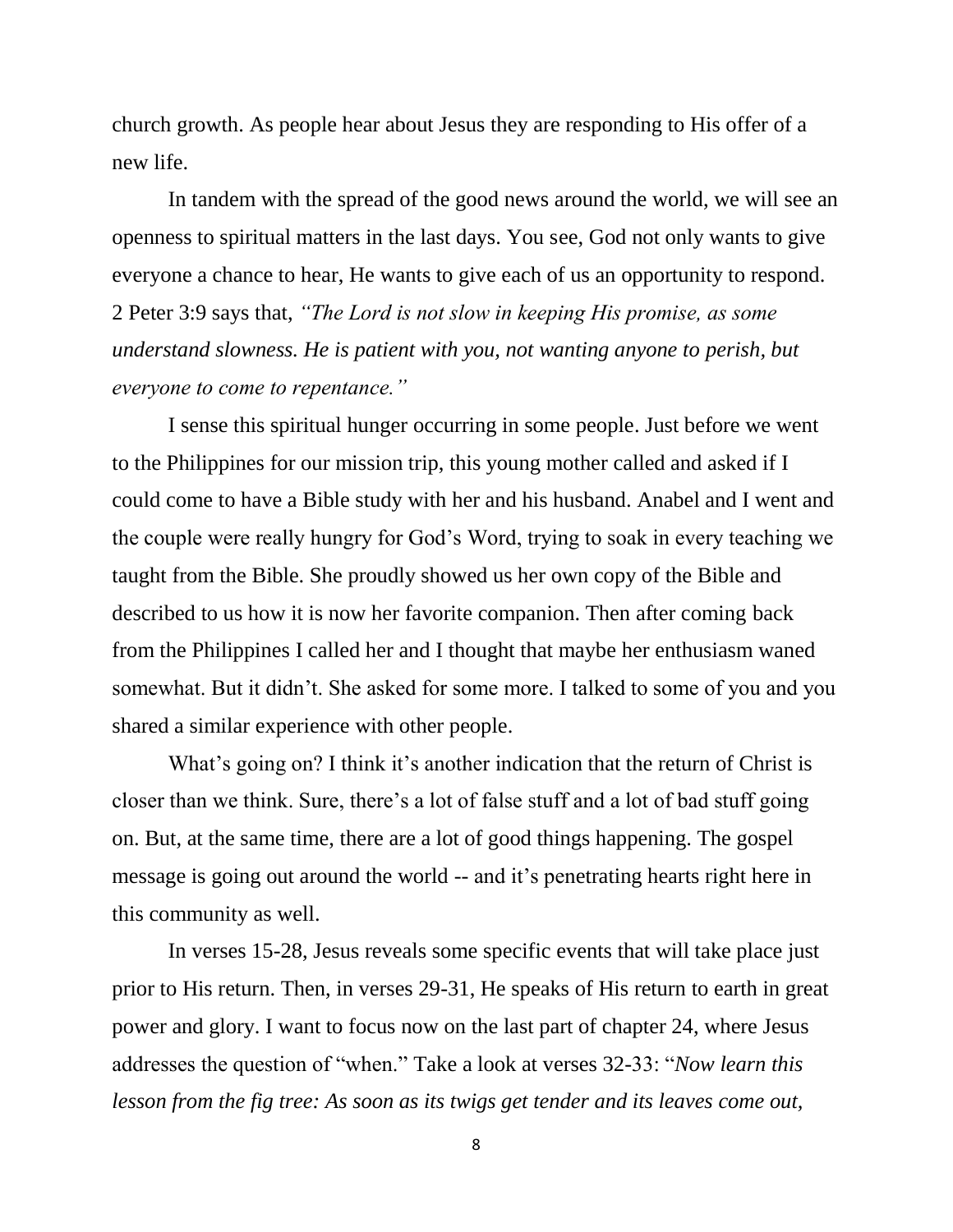*you know that summer is near. Even so, when you see all these things, you know that it is near, right at the door."* 

No one will ever know the precise moment of His return as Jesus declares in verse 36: *"No one knows about the day or hour, not even the angels in heaven, nor the Son, but only the Father."* The best we can do is to read the signs and know that the time is at hand. If anyone ever tells you that they know exactly when Jesus will return, don't believe him. That person is either a false prophet or a seriously deluded Bible student. Jesus strictly forbids setting dates for His return.

Look also at verses 37-41: *"As it was in the days of Noah, so it will be at the coming of the Son of Man. For in the days before the flood, people were eating and drinking, marrying and giving in marriage, up to the day Noah entered the ark; and they knew nothing about what would happen until the flood came and took them all away. That is how it will be at the coming of the Son of Man. Two men will be in the field; one will be taken and the other left. Two women will be grinding with a hand mill; one will be taken and the other left."*

Here Jesus makes a very simple comparison to the days of Noah. What was it like in Noah's day? It was "business as usual." While Noah patiently built the ark and warned people of coming judgment, people laughed at him and said, "It will never happen." Noah's day was like our day - an age of skepticism and moral relativity. The more Noah preached, the more his contemporaries mocked him. They refused to believe that anything like a worldwide flood was possible.

And just as the flood brought sudden judgment to the world, the return of Christ will do the same. When Jesus returns to the earth, unbelievers will once again be "taken" in death and judgment and only believers will be preserved by God. And just as the ark saved Noah, even so Jesus Christ is the "ark of safety" for those who believe in Him.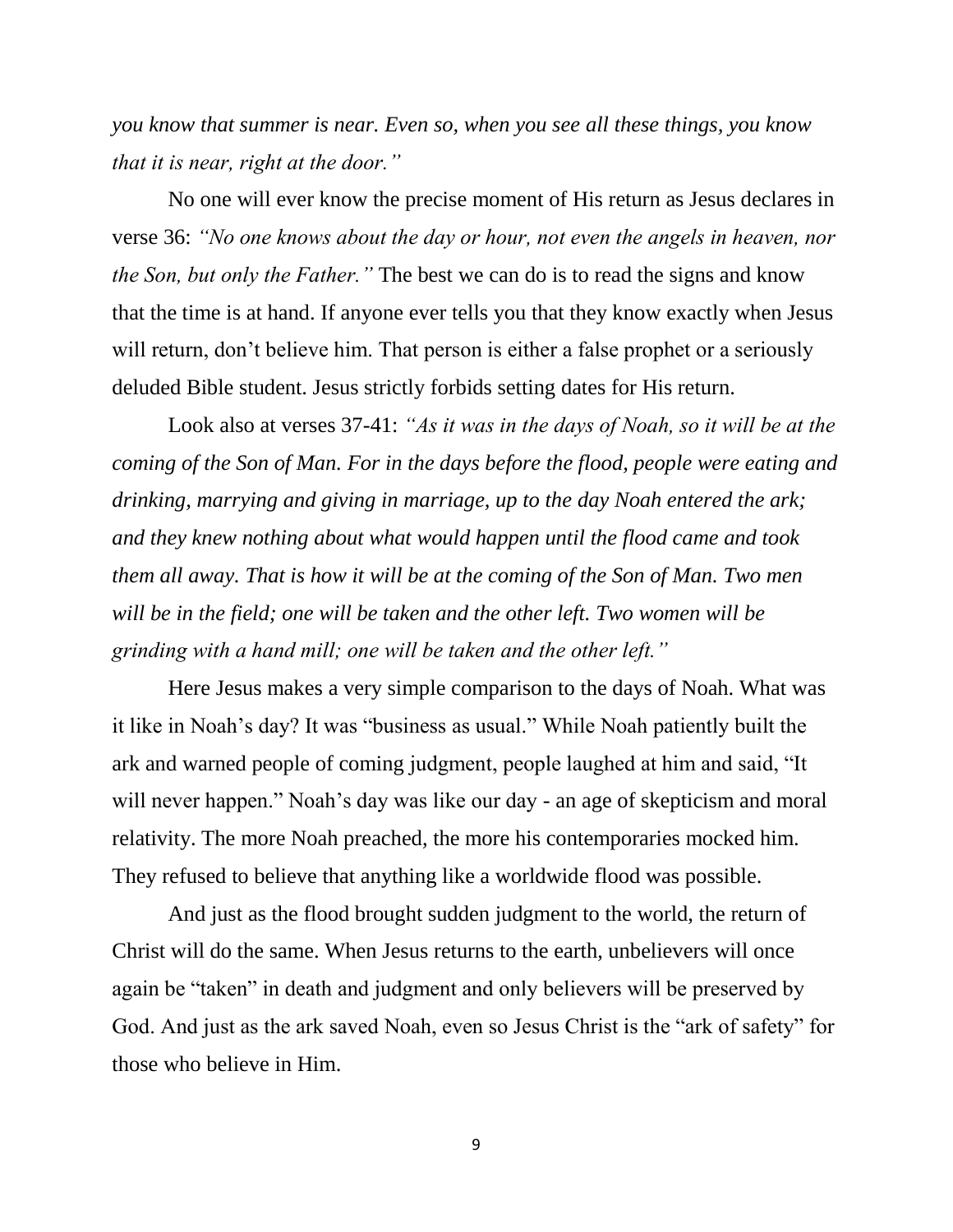These verses teach us that this present age will end in a sudden, dramatic judgment with a complete and final separation of the saved and the lost. We had better be prepared.

Because Jesus is coming again, we are called to be ready because Jesus may return at any moment. Look at verses 42-44: *"Therefore keep watch, because you do not know on what day your Lord will come. But understand this: If the owner of the house had known at what time of night the thief was coming, he would have kept watch and would not have let his house be broken into. So you also must be ready, because the Son of Man will come at an hour when you do not expect him."*

Note the two main commands: "Keep watch" and "Be ready." How does a thief come to your house? Sudden and unannounced. After all, if you knew a robber was coming, you'd be ready for him, but thieves rarely call and make appointments in advance.

Jesus is coming like a thief in the night. When we least expect Him, He will return to the earth. Therefore, keep your eyes on the skies and be ready at any moment to meet the Lord face to face.

That leads me to ask a simple question: When was the last time you got up and said to yourself, "Jesus may come today?" For many of us, it's been a long time since we've thought about His return.

## **3. What Difference Does It Make?**

The final question relates to the relevance of the Second Coming. What difference does it really make? I see at least three ways this doctrine can transform the way we're living.

A. Encourage one another. This topic is not meant to make us apprehensive or terrified. After a lengthy discussion of the Rapture in 1 Thessalonians 4, Paul points out the comfort that comes from knowing that Jesus is returning. In verse 18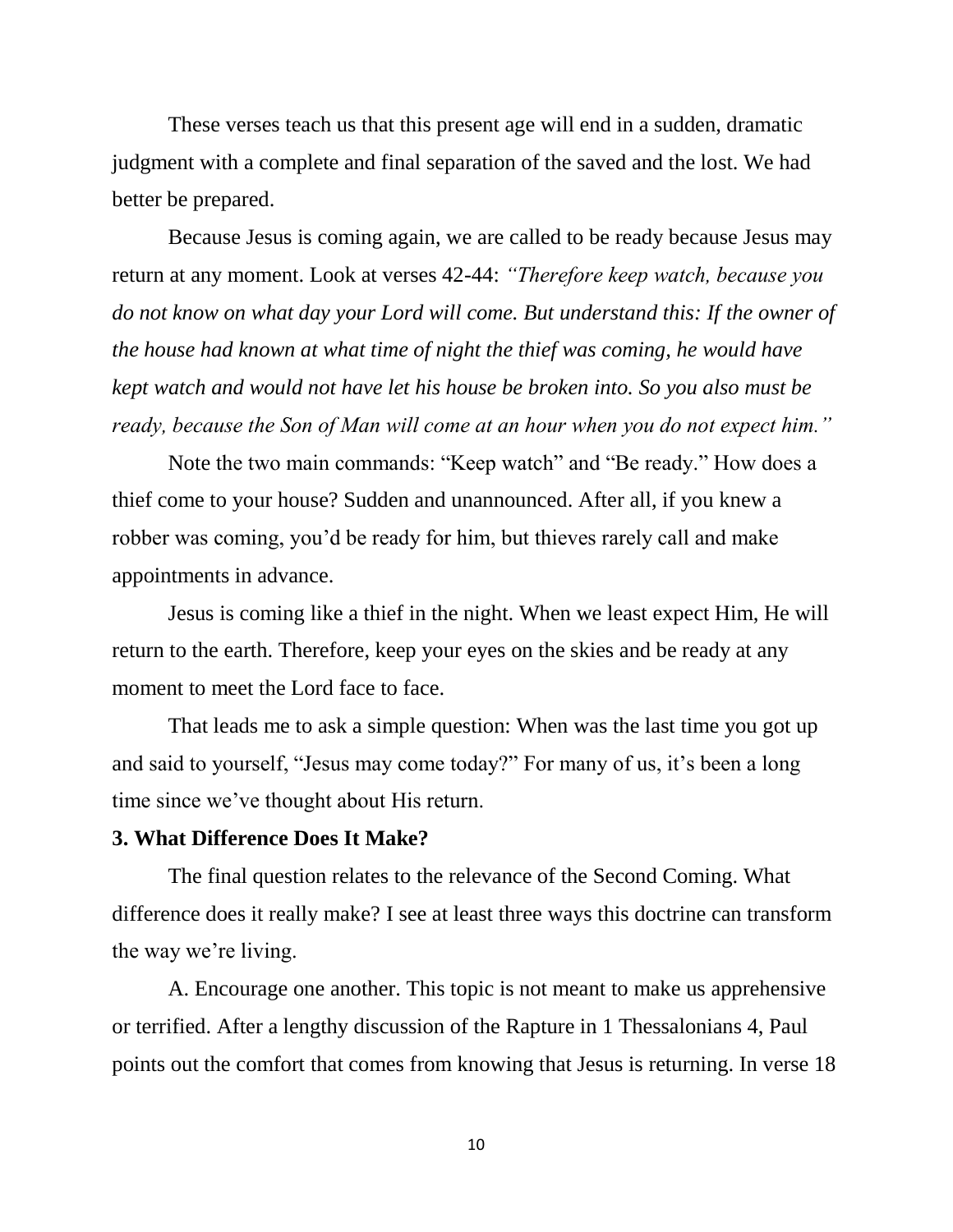he challenges us to do something: *"Therefore encourage each other with these words."* 

The message of the coming of Christ ought to fill us with tremendous excitement. These are great days to be alive.

Let's encourage each other to "go for it" spiritually. Let's be completely committed, fully engaged, passionately involved in kingdom living. This is no time to play it safe.

The first Christians used to greet each other with the phrase, "Maranatha," which literally means, "Come, Lord Jesus!" We see it used in the second-to-thelast verse in the Bible in Revelation 22:20: "He who testifies to these things says, 'Yes, I am coming soon.' Amen. Come, Lord Jesus." Believers also used it when they wanted to emphasize something. I wonder if we could start using this phrase in our conversations? Say to your neighbor, "Maranatha!"

B. Live pure lives. Here's a good question to ask yourself when you're involved with something that may be questionable: "Would I want to be doing this when Jesus returns?" Wouldn't it be terrible to be ashamed when Jesus comes back? 1 John 2:28: *"And now, dear children, continue in Him, so that when He appears we may be confident and unashamed before Him at His coming."* We don't have time to study verses 45-51, but here's the Biblical balance as we await the return of the Lord: Live as though He might come today.

If you knew that Jesus was coming tonight at 8:00 p.m., what would you do differently? What changes would you make? Here's the deal. One day He will return. Therefore, let's live in light of His coming today.

C. Ask Jesus to save you. If you have never turned your life over to Christ and received His salvation, then I want to appeal to you with all my heart. Be reconciled to God before it's too late! Listen to 2 Peter 3:9-10 in the Message Translation: *"God isn't late with His promise as some measure lateness. He is*